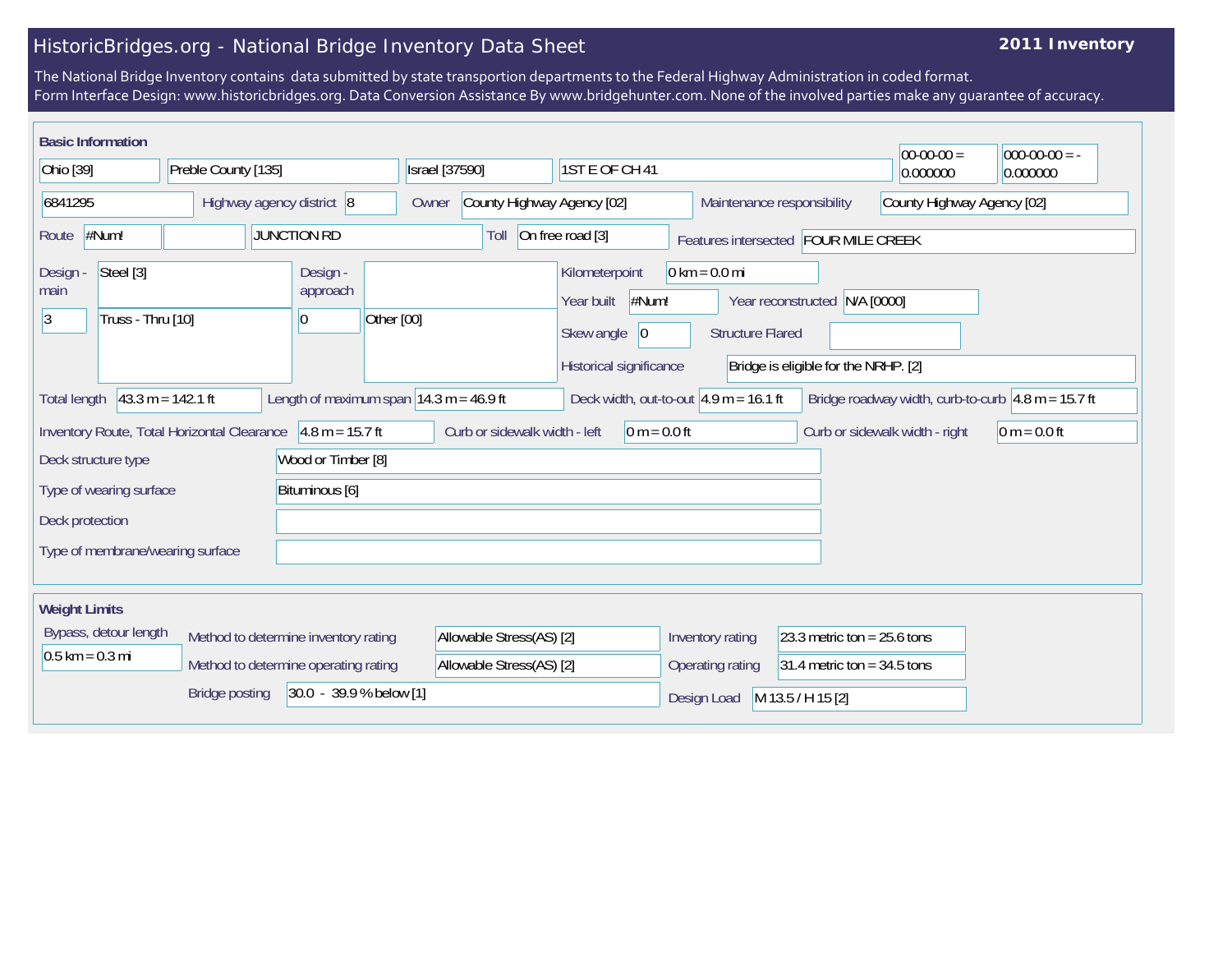| <b>Functional Details</b>                                                                                              |                                                                                         |  |  |  |  |  |  |  |
|------------------------------------------------------------------------------------------------------------------------|-----------------------------------------------------------------------------------------|--|--|--|--|--|--|--|
| 100<br>Average daily truck traffi   0<br>Average Daily Traffic                                                         | Year 1969<br>Future average daily traffic<br>139<br>2027<br>%<br>Year                   |  |  |  |  |  |  |  |
| Road classification<br>Local (Rural) [09]                                                                              | Approach roadway width<br>$6.1 m = 20.0 ft$<br>Lanes on structure  1                    |  |  |  |  |  |  |  |
| Direction of traffic One lane bridge for 2 - way traffic [3]<br>Type of service on bridge Highway [1]<br>Bridge median |                                                                                         |  |  |  |  |  |  |  |
| Parallel structure designation<br>No parallel structure exists. [N]                                                    |                                                                                         |  |  |  |  |  |  |  |
| Waterway [5]<br>Type of service under bridge                                                                           | Navigation control<br> 0 <br>Not applicable, no waterway. [N]<br>Lanes under structure  |  |  |  |  |  |  |  |
| $0 = N/A$<br>Navigation vertical clearanc                                                                              | Navigation horizontal clearance $ 0 = N/A $                                             |  |  |  |  |  |  |  |
| Minimum navigation vertical clearance, vertical lift bridge                                                            | Minimum vertical clearance over bridge roadway<br>$4.37 m = 14.3 ft$                    |  |  |  |  |  |  |  |
| Minimum lateral underclearance reference feature Feature not a highway or railroad [N]                                 |                                                                                         |  |  |  |  |  |  |  |
| Minimum lateral underclearance on right $0 = N/A$                                                                      | Minimum lateral underclearance on left $0 = N/A$                                        |  |  |  |  |  |  |  |
| Minimum Vertical Underclearance $ 0 = N/A$                                                                             | Minimum vertical underclearance reference feature Feature not a highway or railroad [N] |  |  |  |  |  |  |  |
| Appraisal ratings - underclearances N/A [N]                                                                            |                                                                                         |  |  |  |  |  |  |  |
|                                                                                                                        |                                                                                         |  |  |  |  |  |  |  |
| <b>Repair and Replacement Plans</b>                                                                                    |                                                                                         |  |  |  |  |  |  |  |
| Type of work to be performed                                                                                           | Work done by                                                                            |  |  |  |  |  |  |  |
|                                                                                                                        | Bridge improvement cost<br>Roadway improvement cost                                     |  |  |  |  |  |  |  |
|                                                                                                                        | Length of structure improvement<br>Total project cost                                   |  |  |  |  |  |  |  |
|                                                                                                                        | Year of improvement cost estimate                                                       |  |  |  |  |  |  |  |
|                                                                                                                        | Border bridge - state<br>Border bridge - percent responsibility of other state          |  |  |  |  |  |  |  |
|                                                                                                                        | Border bridge - structure number                                                        |  |  |  |  |  |  |  |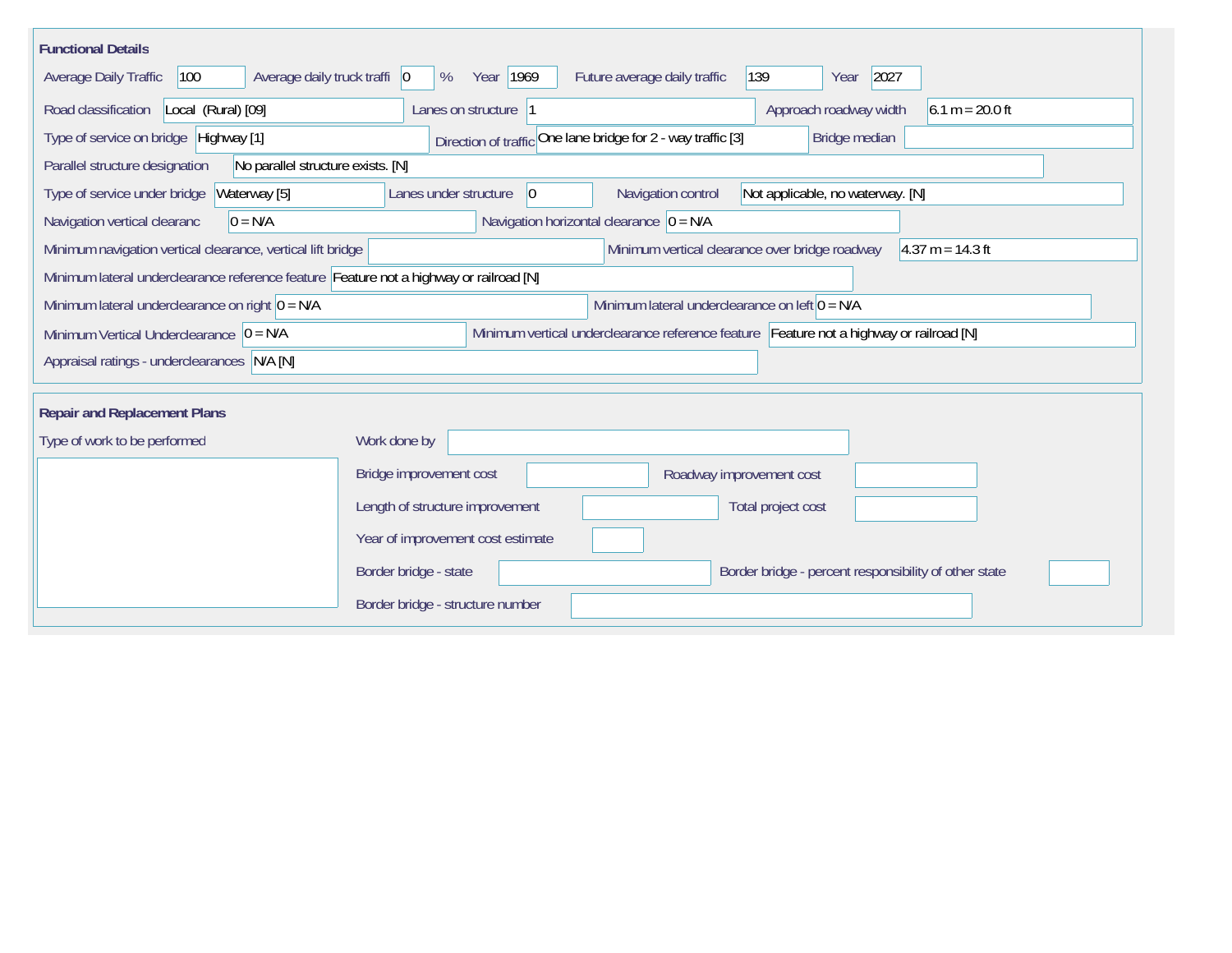| <b>Inspection and Sufficiency</b>                                   |                                         |                                          |                                                                                                                         |  |  |  |  |
|---------------------------------------------------------------------|-----------------------------------------|------------------------------------------|-------------------------------------------------------------------------------------------------------------------------|--|--|--|--|
| Posted for load [P]<br>Structure status                             |                                         | Appraisal ratings -<br>structural        | Meets minimum tolerable limits to be left in place as is [4]                                                            |  |  |  |  |
| Condition ratings - superstructur                                   | Poor $[4]$                              | Appraisal ratings -<br>roadway alignment | Equal to present desirable criteria [8]                                                                                 |  |  |  |  |
| Condition ratings - substructure                                    | Fair [5]                                | Appraisal ratings -                      | Somewhat better than minimum adequacy to tolerate being left in place as                                                |  |  |  |  |
| Condition ratings - deck                                            | Very Good [8]                           | deck geometry                            | is [5]                                                                                                                  |  |  |  |  |
| Scour                                                               |                                         |                                          | Countermeasures have been installed to mitigate an existing problem with scour. [7]                                     |  |  |  |  |
| Channel and channel protection                                      | channel. [5]                            |                                          | Bank protection is being eroded. River control devices and/or embankment have major damage. Trees and rush restrict the |  |  |  |  |
| Appraisal ratings - water adequacy                                  | Equal to present desirable criteria [8] |                                          | Structurally deficient [1]<br>Status evaluation                                                                         |  |  |  |  |
| Pier or abutment protection                                         |                                         |                                          | 49.3<br>Sufficiency rating                                                                                              |  |  |  |  |
| Not applicable. Used if structure is not a culvert. [N]<br>Culverts |                                         |                                          |                                                                                                                         |  |  |  |  |
| Traffic safety features - railings                                  |                                         |                                          |                                                                                                                         |  |  |  |  |
| Traffic safety features - transitions                               |                                         |                                          |                                                                                                                         |  |  |  |  |
| Traffic safety features - approach guardrail                        |                                         |                                          |                                                                                                                         |  |  |  |  |
| Traffic safety features - approach guardrail ends                   |                                         |                                          |                                                                                                                         |  |  |  |  |
| May 2010 [0510]<br>Inspection date                                  | Designated inspection frequency         | 12                                       | <b>Months</b>                                                                                                           |  |  |  |  |
| Underwater inspection                                               | Not needed [N]                          | Underwater inspection date               |                                                                                                                         |  |  |  |  |
| Fracture critical inspection                                        | Every two years [Y24]                   | Fracture critical inspection date        | May 2010 [0510]                                                                                                         |  |  |  |  |
| Other special inspection                                            | Not needed [N]                          | Other special inspection date            |                                                                                                                         |  |  |  |  |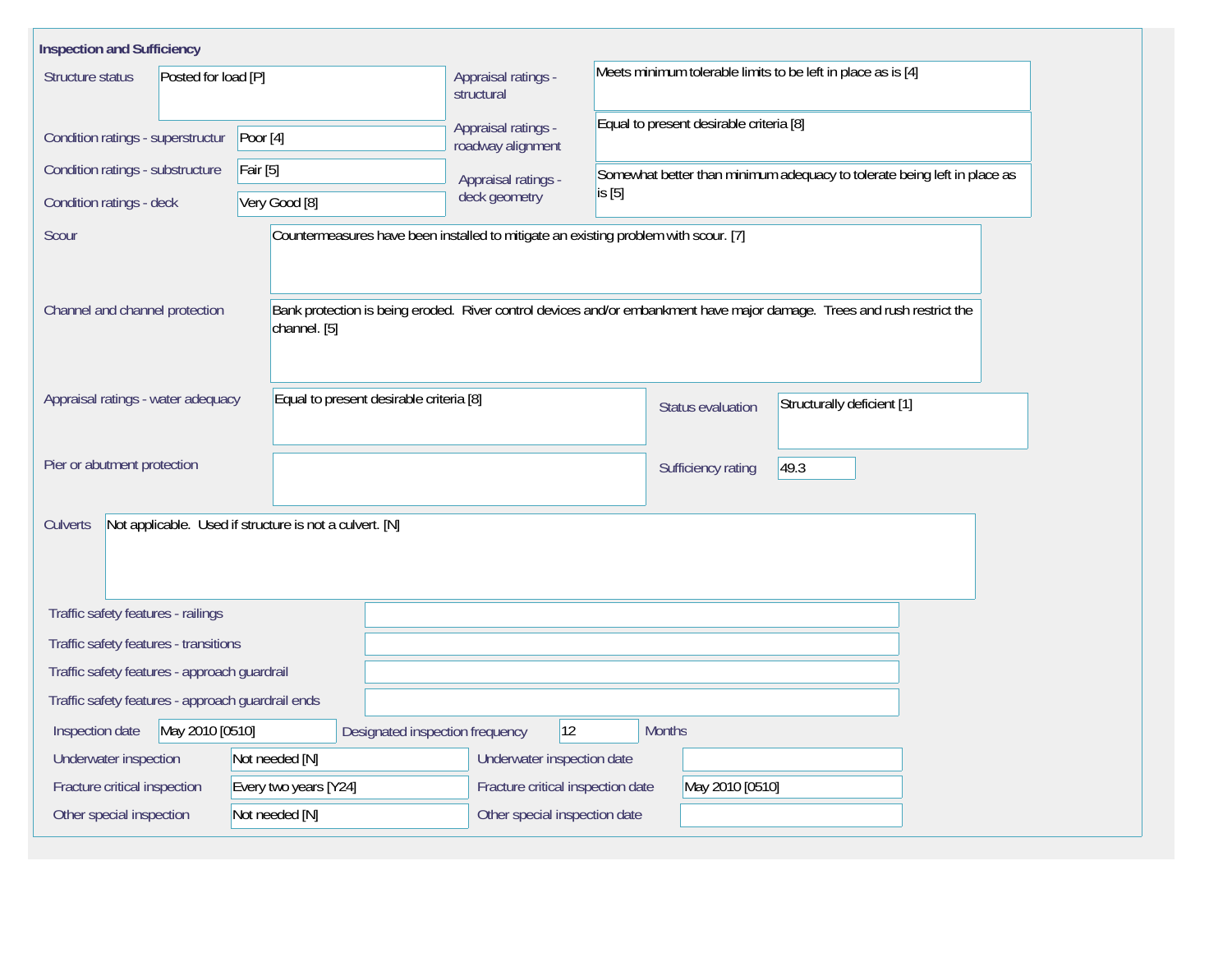| Unit of Measure: English<br>Structure File Number 6841295<br>Sufficiency Rating: 26.1 SD                                                                                        |                                |                                                    | <b>Bridge Inventory Information</b><br>Inventory Bridge Number:PRE T0235 0160<br>ON FOUR MILE CREEK |                                                                                                     |                                   | Report Date 02/26/2013 BM-191 Page: 1 of 2<br>BR. Type STEEL / TRUSS / THRU<br>Date of Last Inventory Update: 11/09/2012 |
|---------------------------------------------------------------------------------------------------------------------------------------------------------------------------------|--------------------------------|----------------------------------------------------|-----------------------------------------------------------------------------------------------------|-----------------------------------------------------------------------------------------------------|-----------------------------------|--------------------------------------------------------------------------------------------------------------------------|
| District: 08<br>(2)FIPS Code: ISRAEL TWP<br>(9) Direction of Traffic: ONE LANE FOR 2-WAY TRAFFIC (10) Temporary: N<br>(95) Insp: COUNTY (96) Maint: COUNTY (97) Routine: COUNTY |                                | County PREBLE                                      | (11) Truck Network: N                                                                               | (101) Location: 1ST E OF CH 41<br>(103) Route On Bridge: TOWNSHIP<br>(100) Type Serv: (On): HIGHWAY |                                   | (102) Facility Carried: JUNCTION RD<br>(104) Route Under Bridge: NON-HIGHWAY<br>$(12)$ Parallel: N<br>(Under): WATERWAY  |
|                                                                                                                                                                                 | <b>Inventory Route Data</b>    |                                                    | (63) Main Spans Number: 3                                                                           | Type: STEEL / TRUSS / THRU                                                                          |                                   |                                                                                                                          |
| (3) Route On/Under: ON                                                                                                                                                          |                                |                                                    | Hwy Sys: COUNTY/TOWNSHIP HIGHWAY Approach Spans Number: 0                                           | Type: NONE / NONE / NONE                                                                            |                                   |                                                                                                                          |
| Route No.: T0235<br>Dir:                                                                                                                                                        | Des: MAINLINE                  | Pref:                                              | Total Spans: 3                                                                                      | (65) Max Span: 47 Ft                                                                                |                                   | (66) Overall Leng: 142 Ft                                                                                                |
| (4) Feature Intersected: FOUR MILE CREEK                                                                                                                                        |                                |                                                    | (70) Substructure                                                                                   | (71) Foundation and Scour Information                                                               |                                   |                                                                                                                          |
| (5) County: ISR<br>Mileage: 0160                                                                                                                                                | Special Desig:                 |                                                    | Abut-Rear Matl: STONE                                                                               | Type: GRAVITY                                                                                       |                                   | Fnd: SPREAD FOOTING                                                                                                      |
| (6) Avg. Daily Traffic(ADT): 100                                                                                                                                                | (7) ADT Year: 1969             |                                                    | Abut-Fwd Matl: STONE                                                                                | Type: GRAVITY                                                                                       |                                   | Fnd: SPREAD FOOTING                                                                                                      |
| (8) Truck Traf: 4<br>$(14)$ NHS: NO - X                                                                                                                                         | $(15)$ Corridor: N             |                                                    | Pier-Pred Matl: STEEL                                                                               | Type: CAPPED PILE                                                                                   |                                   | Fnd: STEEL H PILES (HP12 X 53)                                                                                           |
| (16) Functional Class: LOCAL ROAD-RURAL                                                                                                                                         |                                | (19) Strahnt: Not Applicable Pier-Other Matl: NONE |                                                                                                     | Type: NONE                                                                                          |                                   | Fnd: NONE/NOT APPLICABLE (SUCH AS CULVERTS)                                                                              |
|                                                                                                                                                                                 | <b>Intersected Route Data</b>  |                                                    | Pier-Other Matl: NONE                                                                               | Type: NONE                                                                                          |                                   | Fnd: NONE/NOT APPLICABLE (SUCH AS CULVERTS)                                                                              |
| (22) Route On/Under:                                                                                                                                                            | Hwy Sys:                       |                                                    | No of Piers Predominate: 02                                                                         | Other: NN                                                                                           | Other: NN                         |                                                                                                                          |
| Route No.:<br>Dir:                                                                                                                                                              | Des:                           | Pref:                                              | (86) Stream Velocity: UUU                                                                           | (74) Scour: COUNTERMEAS INSTALLED TO CORRECT PROBLEM                                                |                                   |                                                                                                                          |
| (23) Feature Intersected:                                                                                                                                                       |                                |                                                    | 189) Dive: N Freq: 0                                                                                | Probe: Y Freq: 12                                                                                   |                                   | (75) Chan Prot: OTHER-GRASS, BUSHES & TREES                                                                              |
| (24) County:<br>Mileage:                                                                                                                                                        | <b>Special Desig:</b>          |                                                    | 189) Date of last Dive Insp:                                                                        | (152) Drainage Area: UUU Sq Mi                                                                      |                                   |                                                                                                                          |
| (25) Avg. Daily Traffic(ADT): 0                                                                                                                                                 | (26) ADT Year:                 |                                                    |                                                                                                     |                                                                                                     | <b>Clearance Under the Bridge</b> |                                                                                                                          |
| (27) Truck Traf: 0<br>(28) NHS: -                                                                                                                                               | (29) Corridor:                 |                                                    | (156) Min. Horiz Under Clear:                                                                       | <b>NC: 0.0 Ft</b>                                                                                   |                                   | Card: 0.0 Ft                                                                                                             |
| (30) Functional Class:                                                                                                                                                          |                                | (36) Strahnt: Not Applicable                       | 157) Prac Max Vrt Under Clear:                                                                      | $0.0$ Ft                                                                                            |                                   |                                                                                                                          |
|                                                                                                                                                                                 | <b>Clearance On the Bridge</b> |                                                    | (77) Min Vert Under Clear:                                                                          | <b>NC: 0.0 Ft</b>                                                                                   |                                   | Card: 0.0 Ft                                                                                                             |
| (154) Min Hriz on Bridge:                                                                                                                                                       | <b>NC: 0.0 Ft</b>              | Card: 15.8 Ft                                      | (78) Min Lat Under Clear:                                                                           | NC: 0.0 / 0.0 Ft                                                                                    |                                   | Card: 0.0 / 0.0 Ft                                                                                                       |
| (155) Prac Max Vert On Brg:                                                                                                                                                     | 14.3 Ft                        |                                                    | <b>Load Rating Information</b>                                                                      |                                                                                                     |                                   | (88-89) Appraisal                                                                                                        |
| (67) Min Vrt Clr On Brg:                                                                                                                                                        | <b>NC: 0.0 Ft</b>              | Card: 14.3 Ft                                      | (48) Design Load: OTHER (INCL RR BRIDGE W/TRACK REMOVED) (Including calculated Items)               |                                                                                                     |                                   |                                                                                                                          |
| (80) Min Latl Clr:                                                                                                                                                              | NC: 0.0 / 0.0 Ft               | Card: 0.0 / 0.0 Ft                                 | (83) Operating: 35 Ton                                                                              |                                                                                                     |                                   |                                                                                                                          |
| (81) Vrt Clr Lft:                                                                                                                                                               | $0.0$ Ft                       |                                                    | Inventory: 26 Ton                                                                                   |                                                                                                     |                                   |                                                                                                                          |
|                                                                                                                                                                                 | <b>Structure Information</b>   |                                                    | Ohio Percent of Legal Load 55                                                                       |                                                                                                     | (88) Waterway Adequacy 8          |                                                                                                                          |
| (38) Bypass Length: 03 Miles                                                                                                                                                    |                                |                                                    | Year of Rating: 2012                                                                                |                                                                                                     | (89) Approach Alignment 8         |                                                                                                                          |
| (39) Latitude: 39 Deg 36.7 Min                                                                                                                                                  | Longitude: 84 Deg 47.1 Min     |                                                    | (84) Analysis: LOAD FACTOR (LF)                                                                     |                                                                                                     | Calc Gen Appraisal: 3             |                                                                                                                          |
| (40) Toll: ON FREE ROAD                                                                                                                                                         |                                |                                                    | (85) Rate Soft: COMBINATION Analyzed by:                                                            |                                                                                                     | Calc Deck Geometry: 5             |                                                                                                                          |
| (41) Date Built: 07/01/1900                                                                                                                                                     | (42) Major Rehabilitation:     |                                                    | Analysis on Bars: NOT ON BARS [DEFAULT]                                                             |                                                                                                     | Calc Underclearance: N            |                                                                                                                          |
| (43) No. Lanes On: 1                                                                                                                                                            | No. Lanes Under: 0             |                                                    |                                                                                                     |                                                                                                     | <b>Approach Information</b>       |                                                                                                                          |
| (44) Horiz Curve: Deg. Min.                                                                                                                                                     | (45) Skew: 0 Deg               |                                                    | (109) Approach Guardrail: NONE                                                                      |                                                                                                     |                                   |                                                                                                                          |
| (49) App. Rdw Width: 20 Ft                                                                                                                                                      | (50) Brg. Rdw Width: 15.8 Ft   |                                                    | 110) Approach Pavement: BITUMINOUS                                                                  |                                                                                                     | (111) Grade: GOOD                 |                                                                                                                          |
| (51) Deck Width: 16.1 Ft                                                                                                                                                        | Deck Area: 2282 Sq. Ft         |                                                    | <b>Culvert Information</b>                                                                          |                                                                                                     |                                   |                                                                                                                          |
| (52) Median Type: NONE / NON BARRIE / NO JOINT                                                                                                                                  |                                |                                                    | (131) Culvert Type: NONE/NOT APPLICBLE                                                              |                                                                                                     | $(127)$ Length: $0.0$ Ft          |                                                                                                                          |
| (53) Bridge Median: NO MEDIAN                                                                                                                                                   |                                |                                                    | 129) Depth of Fill: <b>0.0</b> Ft                                                                   |                                                                                                     | (130) Headwalls: NONE             |                                                                                                                          |
| (54) Sidewalks:                                                                                                                                                                 | (left) 0 Ft                    | (right) 0 Ft                                       |                                                                                                     |                                                                                                     | <b>General Information</b>        |                                                                                                                          |
| (55) Type Curb or Sidewalks:                                                                                                                                                    |                                |                                                    | (121) Main Member ROLLED STEEL                                                                      |                                                                                                     |                                   | (122) Moment Plate: NONE                                                                                                 |
| (Left) Matl: <b>NONE</b>                                                                                                                                                        | Type: NONE                     |                                                    | (169) Expansion Joint: SLIDING METAL PLATE ANGLE                                                    |                                                                                                     |                                   |                                                                                                                          |
| (Right) Matl: <b>NONE</b>                                                                                                                                                       | Type: NONE                     |                                                    | 124) Bearing Devices: SLIDING (BRONZE)/NONE                                                         |                                                                                                     |                                   |                                                                                                                          |
| (56) Flared: N                                                                                                                                                                  | (57) Composite:                |                                                    | (126) Navigation: Control-X                                                                         | Vert Cir: 0.0 Ft                                                                                    |                                   | Horiz Clear:: 0.0 Ft                                                                                                     |
| (58) Railing: TIMBER                                                                                                                                                            |                                |                                                    | 193) Spec Insp: N                                                                                   | Freq: $0$                                                                                           |                                   | Date:                                                                                                                    |
| (59) Deck Drainage: OVER THE SIDE (W/O DRIP STRIP)                                                                                                                              |                                |                                                    | 188) Fracture Critical Insp: Y<br>Freq: $24$                                                        |                                                                                                     |                                   | Date: 2012-05-16                                                                                                         |
| (60) Deck Type: LAMINATED TIMBER STRIP                                                                                                                                          |                                |                                                    | 138) Long Member: TWO TRUSSES (RIVETED)                                                             |                                                                                                     |                                   | (135) Hinges: PINS AND HANGERS                                                                                           |
| (61) Deck Protection: External: NONE                                                                                                                                            |                                |                                                    | 141) Structural Steel Memb: UNKNOWN                                                                 |                                                                                                     |                                   | (139) Framing: <b>NONE</b>                                                                                               |
| Internal: NONE                                                                                                                                                                  |                                |                                                    |                                                                                                     |                                                                                                     |                                   | Railing: UNKNOWN                                                                                                         |
| (62) Wearing Surface: BITUM (ASPHLT CONCRT)                                                                                                                                     |                                |                                                    | Pay Wt: 0 pounds                                                                                    |                                                                                                     | Paint: OTHER                      |                                                                                                                          |
| Thickness: 1.0 in<br>(119) Date of Wearing Surface:                                                                                                                             |                                |                                                    | <b>Bridge Dedicated Name:</b>                                                                       | Prime Loc: UNKNOWN                                                                                  |                                   |                                                                                                                          |
| Slope Protection: NONE-NATURAL PROTECTION(GRASS, BUSHES)                                                                                                                        |                                |                                                    |                                                                                                     |                                                                                                     |                                   |                                                                                                                          |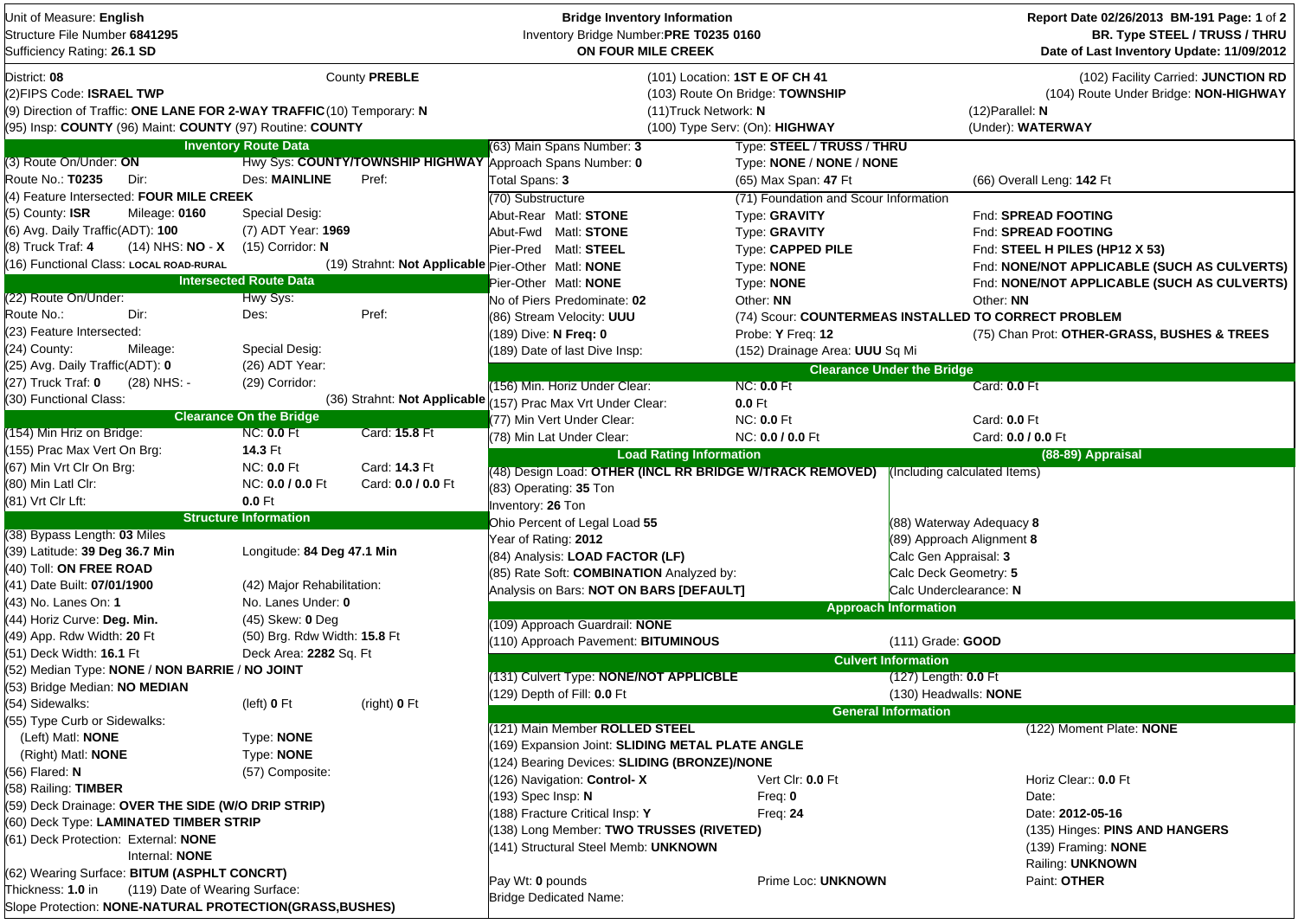| Unit of Measure: English<br>Structure File Number 6841295<br>Sufficiency Rating: 26.1 SD                                                                                                                                                                                                                                                     |                                        |                                                                                                                                                         |                                                                                                                              |                                                                                                                                                                                      | <b>Bridge Inventory Information</b><br>Inventory Bridge Number: PRE T0235 0160<br>ON FOUR MILE CREEK                                                                                                                                                     |                    | Report Date 02/26/2013 BM-191 Page: 2 of 2<br><b>BR. Type STEEL/TRUSS/THRU</b><br>Date of Last Inventory Update: 11/09/2012                                          |                                        |
|----------------------------------------------------------------------------------------------------------------------------------------------------------------------------------------------------------------------------------------------------------------------------------------------------------------------------------------------|----------------------------------------|---------------------------------------------------------------------------------------------------------------------------------------------------------|------------------------------------------------------------------------------------------------------------------------------|--------------------------------------------------------------------------------------------------------------------------------------------------------------------------------------|----------------------------------------------------------------------------------------------------------------------------------------------------------------------------------------------------------------------------------------------------------|--------------------|----------------------------------------------------------------------------------------------------------------------------------------------------------------------|----------------------------------------|
|                                                                                                                                                                                                                                                                                                                                              |                                        | <b>General Information (Continued)</b>                                                                                                                  |                                                                                                                              |                                                                                                                                                                                      |                                                                                                                                                                                                                                                          |                    | <b>Original Plans Information</b>                                                                                                                                    |                                        |
| (---) Hist Significance: NON-REGISTERED HISTORIC BRIDGE<br>---) Hist Builder: MASSILLON BRIDGE COMPANY<br>(69) Hist Type: <b>BOWSTRING</b><br>(161) Special Features (see below):<br>(105) Border Bridge State: Resp % (106) SFN:<br>(90) Type Work: -<br>(90) Length: Ft<br>(90) Bridge Cost (\$1000s): 0<br>(90) Roadway Cost (\$1000s): 0 |                                        | <b>Proposed Improvements</b>                                                                                                                            | Hist Build Year: 1875                                                                                                        | $(69)$ NBIS: Y<br><b>Programming Info</b><br>PID Number:<br>PID Status:<br>PID Date:                                                                                                 | (142) Fabricator:<br>143) Contractor:<br>144) Ohio Original Construction Project No.:<br>---) Microfilm Reel:<br>151) Standard Drawing:<br>Aperture Cards: Orig: N Repair: N Fabr: N<br>Plan Information Available: 2FIELD MEASURED INFORMATION<br>.1020 | 2.1020<br>5.<br>8. | (153) Repair Projects<br>3.<br>6.<br>9.                                                                                                                              |                                        |
| (90) Total Project Cost (\$1000s): 0                                                                                                                                                                                                                                                                                                         |                                        | (90) Year:                                                                                                                                              |                                                                                                                              |                                                                                                                                                                                      | ۱٥.                                                                                                                                                                                                                                                      |                    |                                                                                                                                                                      |                                        |
| (91) Future ADT (On Bridge): 0                                                                                                                                                                                                                                                                                                               |                                        |                                                                                                                                                         | (92) Year of Future ADT: 2033                                                                                                |                                                                                                                                                                                      |                                                                                                                                                                                                                                                          |                    |                                                                                                                                                                      |                                        |
| <b>Inspection Summary</b>                                                                                                                                                                                                                                                                                                                    |                                        |                                                                                                                                                         | (I-69) Survey Items                                                                                                          |                                                                                                                                                                                      |                                                                                                                                                                                                                                                          | <b>Utilities</b>   |                                                                                                                                                                      | <b>Special Features</b>                |
| $(I-8)$ Deck:<br>(I-32) Superstructure:<br>(I-42) Substructure:<br>(I-50) Culvert:<br>(I-54) Channel:<br>(I-60) Approaches:<br>(I-66) General Appraisial: 4<br>(I-66) Operational Status: P<br><b>Inspection Date:</b><br>(94) Desig Insp Freq:                                                                                              | 5<br>5<br>4<br>05/16/2012<br>12 Months | Railings:<br>Transitions:<br>Guardrail:<br>Rail Ends:<br>In Depth:<br>Fracture Critical:<br>Scour Critical:<br>Critical Findings:<br>Insp. Update Date: | <b>1 MEETS CURRENT STANDARDS</b><br><b>1 MEETS CURRENT STANDARDS</b><br><b>N NONE N/A</b><br><b>N NONE N/A</b><br>07/31/2012 | 0 DOES NOT MEET CURRENT STANDARDS (46) Electric:<br><b>0 DOES NOT MEET CURRENT STANDARDS</b><br><b>0 DOES NOT MEET CURRENT STANDARDS</b><br><b>0 DOES NOT MEET CURRENT STANDARDS</b> | Gas:<br>Sanitary Sewer:<br>Telephone:<br>TV Cable:<br>Water:<br>Other:                                                                                                                                                                                   | U                  | (161) Lighting:<br>Fencing:<br>Glare-Screen:<br>Splash-Guard:<br>Catwalks:<br>Other-Feat:<br>(184) Signs-on:<br>Signs-Under:<br>(162) Fence-Ht:<br>(163) Noise Barr: | N<br>N<br>U<br>Υ<br>N<br>$0.0$ Ft<br>N |
| SFNs Replacing this retired bridge:<br>SFNs That where replaced by this bridge:<br>This bridge was retired and copied to:<br>The bridge was copied from:                                                                                                                                                                                     |                                        |                                                                                                                                                         |                                                                                                                              |                                                                                                                                                                                      | <b>INV Field Bridge Marker:</b><br><b>INT Field Bridge Marker:</b>                                                                                                                                                                                       |                    | PRE-T0235-0160 -<br>---                                                                                                                                              |                                        |

## **PONTIS CoRe elements and Condition States**

| <b>Elem No. CoRe Element Description</b> | Total Quantity Unit Meas.   Condition State | Percents(*) |                     |  |  |
|------------------------------------------|---------------------------------------------|-------------|---------------------|--|--|
|                                          |                                             |             | $1$   2   3   4   5 |  |  |
|                                          |                                             |             |                     |  |  |
|                                          | (*) Percentages Should add to 100%          |             |                     |  |  |
|                                          |                                             |             |                     |  |  |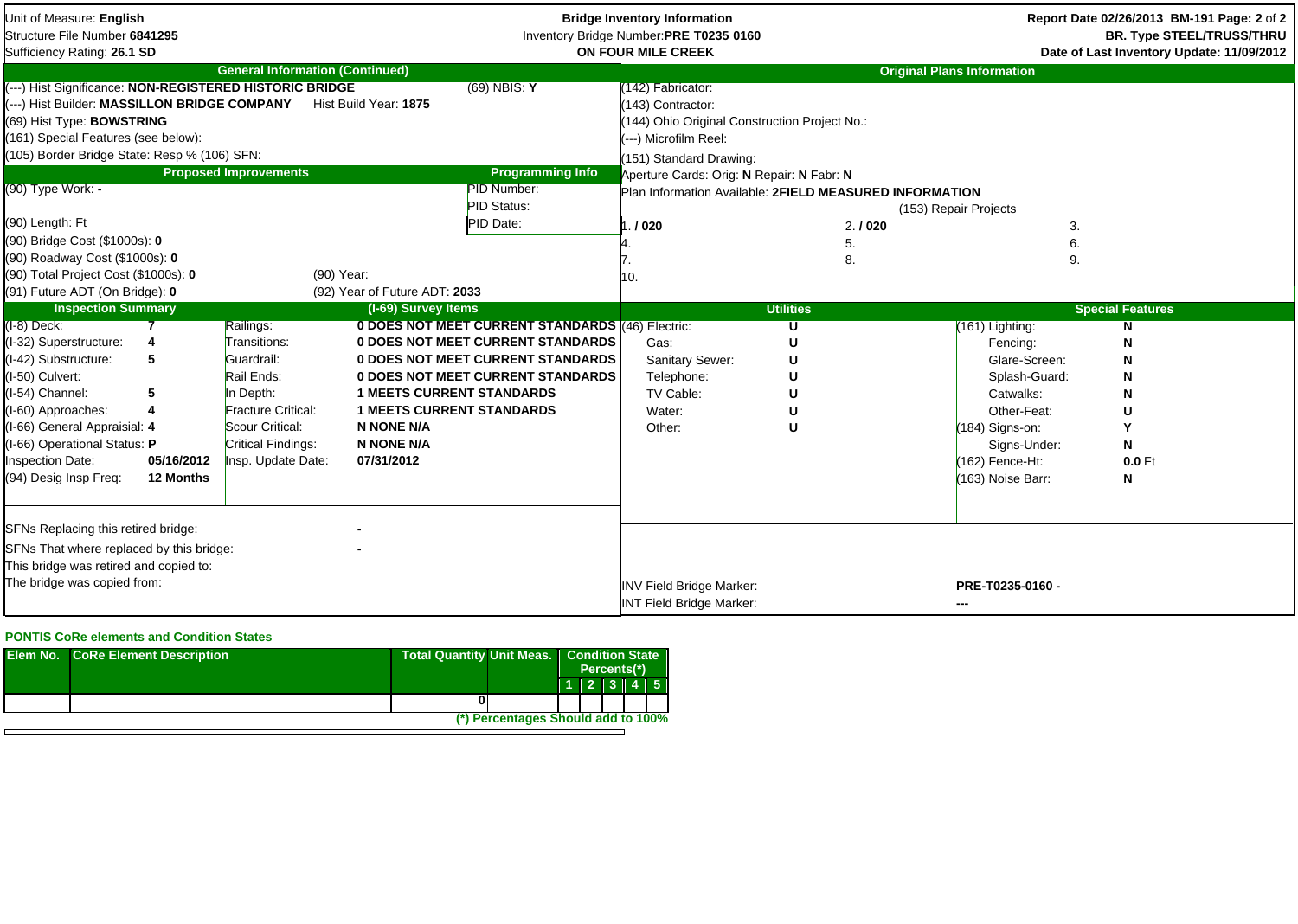## STATE OF OHIO DEPARTMENT OF TRANSPORTATION **BRIDGE INSPECTION REPORT**

BR-86 REV 02-95

| 6<br>$8$   4   1  <br>$2 \mid 9 \mid 5$<br><b>Structure File Number</b> | Bridge Number PRE T0235 0160<br><b>ROUTE</b>                                         |                         | Date Built 07/01/1900<br><b>ISRAEL TWP</b><br><b>UNIT</b>                                                  |                |
|-------------------------------------------------------------------------|--------------------------------------------------------------------------------------|-------------------------|------------------------------------------------------------------------------------------------------------|----------------|
| District 08 Bridge Type <b>STEEL/TRUSS/THRU</b>                         |                                                                                      |                         | <b>PRE</b><br><b>15 FOUR MILE CREEK</b><br><b>Type Service</b><br>$\mathbf{1}$                             |                |
| <b>DECK</b>                                                             | Out/Out 16.1                                                                         |                         | $THCK = 1.0$                                                                                               |                |
| 1. Floor                                                                | 2-LAMINATED TIMBER STRIP 8                                                           |                         | 2. Wearing Surface<br>6-BITUM (ASPHLT CONCRT) 41                                                           | 1              |
|                                                                         | N-NONE                                                                               |                         | $W.S.$ Date $=$                                                                                            |                |
| 3. Curbs, Sidewalks, Walkways                                           | N-NONE<br>$\mathcal G$                                                               |                         | 4. Median<br>42                                                                                            |                |
|                                                                         |                                                                                      | 3                       |                                                                                                            | $\mathbf{1}$   |
| 5. Railing                                                              | 8-TIMBER 10                                                                          |                         | 6. Drainage<br>1-OVER THE SIDE (W/O DRI<br>43                                                              |                |
| 7. Expansion Joints                                                     | 2-SLIDING METAL PLATE AN 11                                                          | 1                       | 8. Summary<br>44                                                                                           | $\overline{7}$ |
| <b>SUPERSTRUCTURE</b>                                                   | MAX.SPAN=47                                                                          |                         |                                                                                                            |                |
| 9. Alignment                                                            | 12                                                                                   | 1                       | 10. Beams/Girders/Slab<br>1-ROLLED STEEL<br>45                                                             | $\overline{2}$ |
|                                                                         | TOT.LGTH=142                                                                         |                         |                                                                                                            | $\mathbf{1}$   |
| 11. Diaphragms or Crossframes                                           | 13                                                                                   |                         | 12. Joists/Stringers<br>46                                                                                 |                |
|                                                                         |                                                                                      |                         |                                                                                                            | -1             |
| 13. Floor Beams                                                         | 14                                                                                   |                         | 14. Floor Beam Connections<br>47                                                                           |                |
| 15. Verticals                                                           | 15                                                                                   | 3                       | 16. Diagonals<br>48                                                                                        | 3              |
|                                                                         |                                                                                      |                         |                                                                                                            | -1             |
| 17. End Posts                                                           | 16                                                                                   |                         | 18. Top Chord<br>49                                                                                        |                |
|                                                                         |                                                                                      | 1                       |                                                                                                            |                |
| 19. Lower Chord                                                         | 17                                                                                   |                         | 20. Lower Lateral Bracing<br>50                                                                            |                |
| 21. Top Lateral Bracing                                                 | 18                                                                                   |                         | 22. Sway Bracing<br>51                                                                                     | $\mathbf{1}$   |
|                                                                         |                                                                                      |                         | 3-SLIDING (BRONZE)                                                                                         | $\overline{2}$ |
| 23. Portals                                                             | 19                                                                                   |                         | N-NONE 52<br>24. Bearing Devices                                                                           |                |
|                                                                         |                                                                                      |                         |                                                                                                            |                |
| 25. Arch                                                                | 20                                                                                   |                         | 26. Arch Columns or Hangers<br>53<br>$TYPE = 0$ -OTHER                                                     |                |
| 27. Spandrel Walls                                                      | 21                                                                                   |                         | 28. Protective Coating System<br>$DATA = 01/01/1992$<br>54                                                 | 8              |
|                                                                         |                                                                                      |                         |                                                                                                            |                |
| 29. Pins/Hangers/Hinges                                                 | 22                                                                                   |                         | 30. Fatigue Prone Connections<br>55                                                                        | $\mathbf{1}$   |
|                                                                         |                                                                                      | S                       |                                                                                                            | $\overline{4}$ |
| 31. Live Load Response                                                  | 23                                                                                   |                         | 32. Summary<br>56                                                                                          |                |
| <b>SUBSTRUCTURE</b>                                                     | 1-STONE                                                                              | $\overline{a}$          | PIERS=2<br>$SPANS = 3$                                                                                     | $\sqrt{2}$     |
| 33. Abutments                                                           | 1-STONE 24                                                                           |                         | 34. Abutment Seats<br>57                                                                                   |                |
| 35. Piers                                                               | $\text{TYPE} = 5\text{-} \text{STEEL}$ 25                                            | 2                       | 36. Pier Seats<br>58                                                                                       | $\mathbf{1}$   |
|                                                                         |                                                                                      |                         | ABUTMENT:=SPREAD / SPREAD                                                                                  |                |
| 37. Backwalls                                                           | 26                                                                                   | $\overline{2}$          | 38. Wingwalls<br>59                                                                                        | 1              |
|                                                                         |                                                                                      |                         | -1                                                                                                         | $\overline{2}$ |
| 39. Fenders and Dolphins                                                | 27                                                                                   |                         | 40. Scour<br>7-COUNTERMEAS INSTALLED 60                                                                    |                |
| 41. Slope Protection                                                    | N-NONE 28                                                                            |                         | 42. Summary<br>DIVE DT=N/A<br>62                                                                           | 5              |
| <b>CULVERTS</b>                                                         |                                                                                      |                         |                                                                                                            |                |
| 43. General                                                             | 29                                                                                   |                         | 44. Alignment<br>63                                                                                        |                |
|                                                                         |                                                                                      |                         |                                                                                                            |                |
| 45. Shape                                                               | 30                                                                                   |                         | 46. Seams<br>64                                                                                            |                |
|                                                                         |                                                                                      |                         |                                                                                                            |                |
| 47. Headwalls or Endwalls                                               | 31                                                                                   |                         | 48. Scour<br>65                                                                                            |                |
| 49.                                                                     | 32                                                                                   |                         | 50. Summary<br>66                                                                                          |                |
| <b>CHANNEL</b>                                                          |                                                                                      |                         | 0-OTHER-GRASS, BUSHES & TREES                                                                              |                |
| 51. Alignment                                                           | 33                                                                                   | $\overline{2}$          | 52. Protection<br>67                                                                                       | 1              |
|                                                                         |                                                                                      | $\overline{\mathbf{c}}$ |                                                                                                            | 5              |
| 53. Waterway Adequacy                                                   | 34                                                                                   |                         | 54. Summary<br>68                                                                                          |                |
| <b>APPROACHES</b>                                                       |                                                                                      | 3                       |                                                                                                            |                |
| 55. Pavement                                                            | 2-BITUMINOUS 35                                                                      |                         | 56. Approach Slabs<br>69                                                                                   |                |
|                                                                         |                                                                                      |                         |                                                                                                            |                |
| 57. Guardrail                                                           | N-NONE 36                                                                            |                         | 58. Relief Joints<br>70                                                                                    |                |
| 59. Embankment                                                          | <b>BRDG.WIDTH=15.8 37</b>                                                            | 2                       | 60. Summary<br>PCT.LEGAL=55<br>71                                                                          | 4              |
| <b>GENERAL</b>                                                          |                                                                                      |                         | ROUTINE.RESP: 3-COUNTY                                                                                     |                |
| 61. Navigation Lights                                                   | 38                                                                                   |                         | 62. Warning Signs<br>MAINT.RESP: 3-COUNTY<br>72                                                            | $\overline{2}$ |
|                                                                         | MVC ON=14.3<br>UND=0000                                                              | 1                       |                                                                                                            |                |
| 63. Sign Supports                                                       | 39                                                                                   |                         | 64. Utilities<br>73                                                                                        |                |
|                                                                         |                                                                                      |                         | COND:<br>4                                                                                                 | STAT<br>P      |
| 65. Vertical Clearance<br>67. INSPECTED BY                              | 40                                                                                   |                         | 66. General Appraisal & Operational Status<br>74<br>68. REVIEWED BY                                        |                |
|                                                                         |                                                                                      |                         |                                                                                                            |                |
|                                                                         | S<br>R                                                                               |                         | R<br>$\mathsf C$<br>$\overline{7}$<br>$2 \mid 8$<br>8<br>$\mathbf{1}$                                      |                |
| SIGNED                                                                  | <b>78 INITIALS</b><br>76 PE                                                          |                         | 83 INITIALS<br>SIGNED<br>81 PE                                                                             |                |
| DOT 2852                                                                | $\overline{c}$<br>$6 \mid$<br>$\mathbf{1}$<br>$5\phantom{.0}$<br>0<br>$\overline{1}$ |                         | $\mathbf 0$<br>$\boldsymbol{0}$<br>$\mathbf{3}$<br>$\mathbf 0$                                             |                |
| DECK AREA 2,282                                                         |                                                                                      |                         | $\overline{1}$<br>$\mathbf 0$<br>$\overline{1}$<br>$\mathbf{1}$<br>N   N<br>$\mathbf{1}$<br>7<br>0<br>Date | $\overline{2}$ |